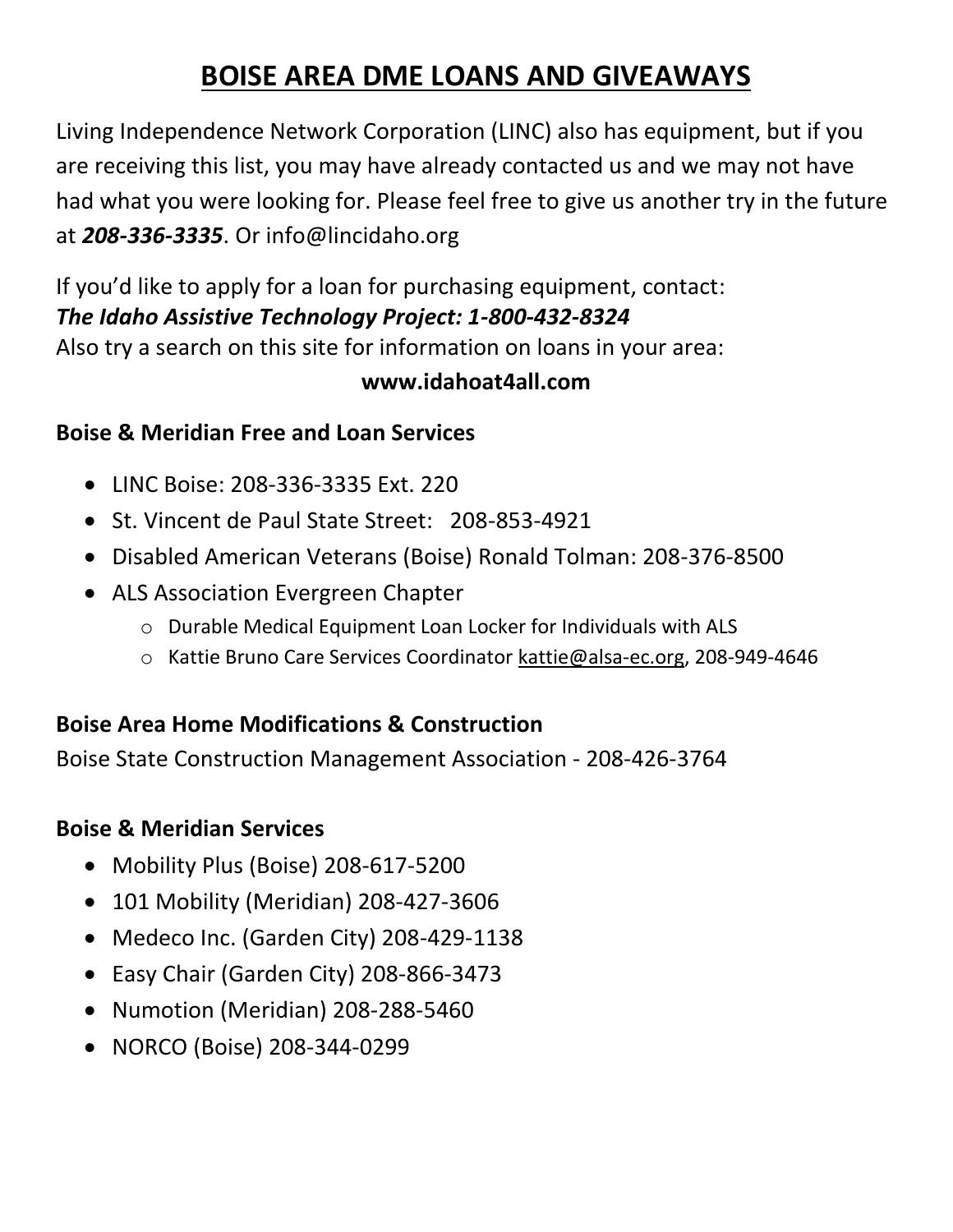## **Canyon County Free and Loan Services**

# **Nampa**

- Hands of Hope (Nampa) 208-461-1473 Mon- Fri 9:00 am-2:00 pm
- Knights of Columbus (Nampa) 208-461-9248
	- o Wednesdays: 10:00 3:00 Saturdays: 10:00 am– 1:00 pm

# **Caldwell**

o LINC Caldwell 208-454-5511

# **Vehicle Accessibility**

- Breakaway Mobility (Garden City) 208-342-4506
- Access Vans (Meridian) (New and Used)
	- o Leasing and rentals available. Chris: (800)743-0606 ext. 201
- Integrity Fab & Auto (Boise) 208-985-4185
- BraunAbility (New and Used) (Boise) (888) 721-1736 (800) 488-0359 (customer support)

If you have tried these sources and still haven't found what you're looking for, contact Lifestyle Home Medical Supply in Ontario, Oregon: 541-216-6468. They have new and used equipment for rent & for sale at discount prices.

#### **Have you checked Boise Craigslist?**

**<https://boise.craigslist.org/>**

**Facebook Marketplace?**

**<https://www.facebook.com/marketplace>**